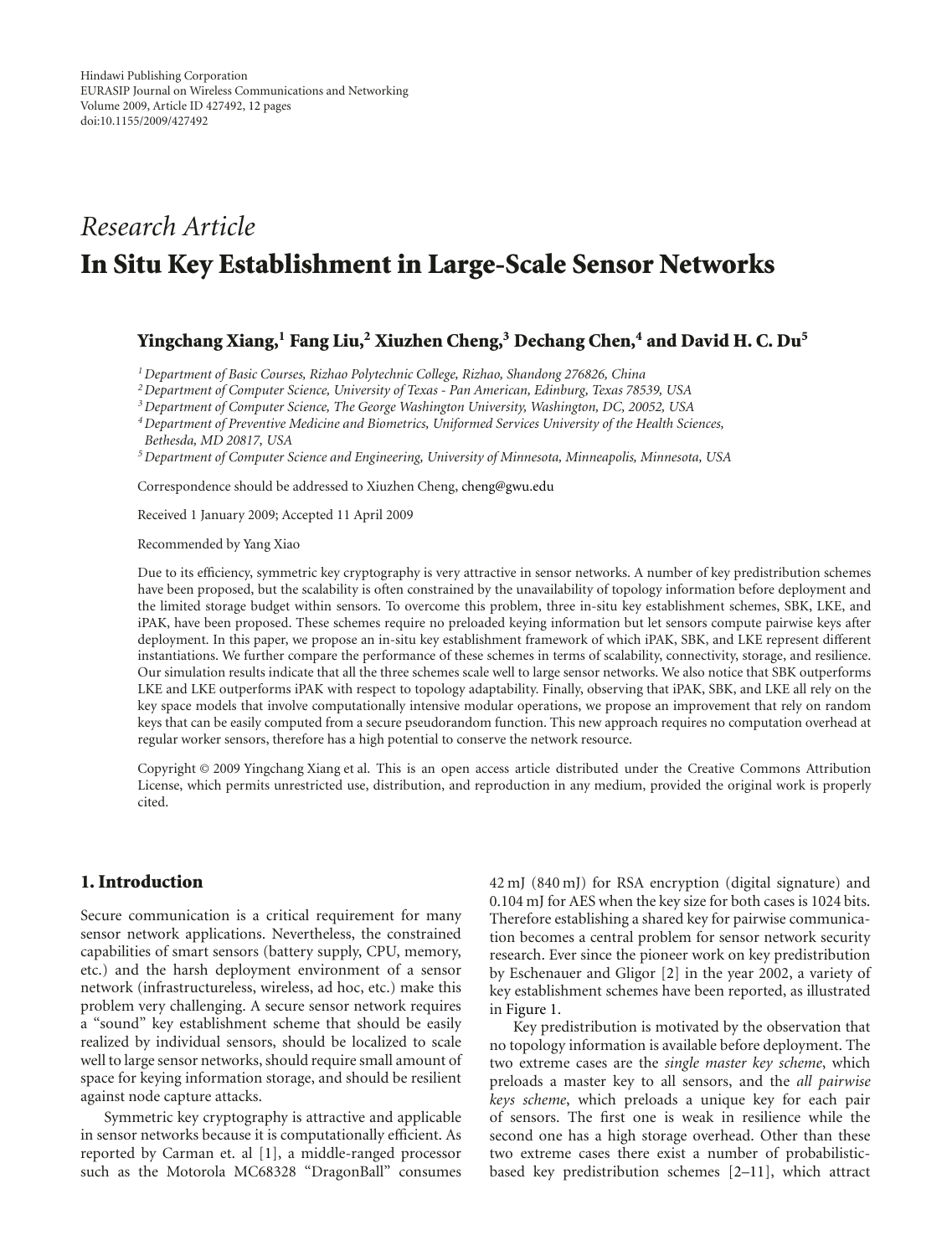

Figure 1: Existing Key Establishment Schemes - A Taxonomy.

most of the research interests in securing sensor networks. The probabilistic-based schemes require each sensor to preload keying information such that two neighboring sensors compute a shared key after exchanging part of the stored information after deployment. Generally speaking, the larger the amount of keying information stored within each sensor, the better the connectivity of the key-sharing graph, the higher the computation and communication overheads. A major drawback of the schemes in this category is the storage space wastage since a large amount of keying information may never be utilized during the lifetime of a sensor. Consequently, the scalability of key predistribution is poor, since the amount of required security information to be preloaded increases with the network size. Furthermore, many of the probabilistic-based approaches bear poor resilience as the compromise of any sensors could release the pairwise key used to protect the communications between two uncompromised sensors. In summary, probabilisticbased key predistribution could not achieve good performance in terms of scalability, storage overhead, key-sharing probability, and resilience simultaneously.

Recently, three in-situ key establishment schemes, iPAK [12], SBK [13] and LKE [14], have been proposed for the purpose of overcoming all the problems faced by key predistribution. Schemes in this category require no keying information to be predistributed, while sensors compute shared keys with their neighbors after deployment. The basic idea is to utilize a small number of service sensors as sacrifices for disseminating keying information to worker sensors in the vicinity. Worker sensors are in charge of normal network operations such as sensing and reporting. Two worker sensors can derive a common key once they obtain keying information from the same service sensor. In this paper, we first propose the in-situ key establishment framework, of which iPAK, SBK, and LKE represent different instantiations. Then we report our comparison study on the performance of these three schemes in terms of *scalability, connectivity, storage overhead* and *resilience*. Our results indicate that all the three in-situ schemes scale well to large sensor networks as they require only local information. Furthermore, we also notice that SBK outperforms LKE and LKE outperforms iPAK with respect to topology adaptability. Finally, observing that iPAK, SBK, and LKE all rely on the key space models

that involve intensive computation overhead, we propose an improvement that rely on random keys that could be easily generated by a secure pseudorandom function.

This paper is organized as follows. Major key predistribution schemes are summarized in Section 2. Preliminaries, models, and assumptions are sketched in Section 3. The insitu key establishment framework is introduced in Section 4, and the three instantiations are outlined in Section 5. Performance evaluation and comparison study are reported in Section 6. Finally, we summarize our work and discuss the future research in Section 7.

#### **2. Related Work: Key Predistribution**

In this section, major related works on key predistribution are summarized and compared. We refer the readers to [10, 15] for a more comprehensive literature survey.

The basic *random keys scheme* is proposed by Eschenauer and Gligor in [2], in which a large key pool  $K$  is computed offline and each sensor picks  $m$  keys randomly from  $K$ without replacement before deployment. Two sensors can establish a shared key as long as they have at least one key in common. To enhance the security of the basic scheme in against small-scale attacks, Chan et al. [3] propose the *q*composite keys scheme in which *q >* 1 number of common keys are required for two nodes to establish a shared key. This scheme performs worse in resilience when the number of compromised sensors is large.

In these two schemes [2, 3], increasing the number of compromised sensors increases the percentage of compromised links shared by uncompromised sensors. To overcome this problem, in the same work Chan et al. [3] propose to boost up a unique key for each link through multi-path enhancement. For the same purpose, Zhu et al. [16] propose to utilize multiple logic paths. To improve the efficiency of key discovery in [2, 3], which is realized by exchanging the identifiers of the stored keys, or by a challenge-response procedure, Zhu et al. [16] propose an approach based on the pseudo-random key generator seeded by the node id. Each sensor computes the key identifiers and preloads the corresponding keys based on its unique id. Two sensors can determine whether they have a common key based on their ids only. Note that this procedure does not improve the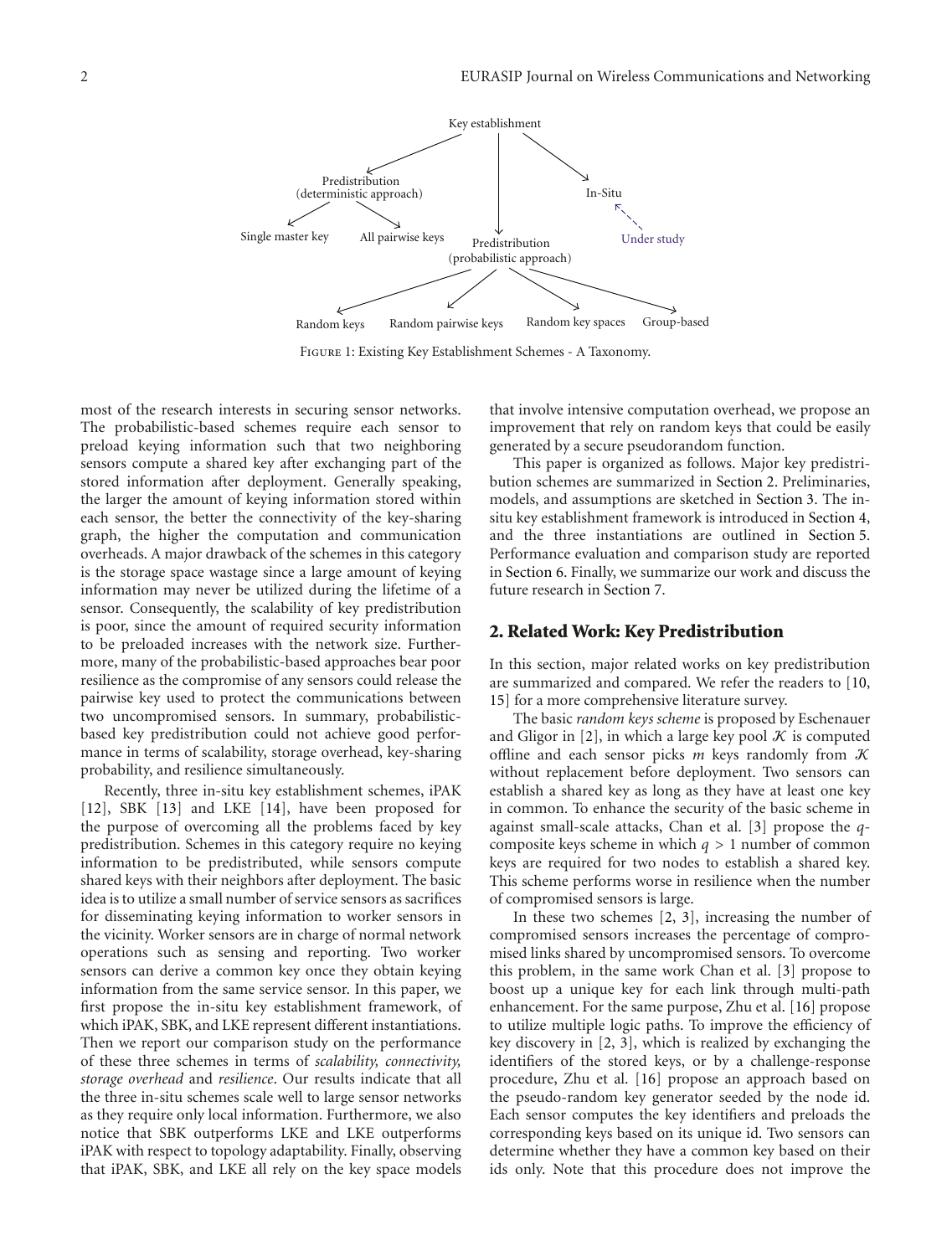security of the key discovery procedure since an attacker can still Figure out the key identifiers as long as the algorithm is available. Further, a smart attacker can easily beat the pseudo-random key generator to compromise the network faster [17]. Actually for smart attackers, challengeresponse is an effective way for key discovery but it is too computationally intensive. Di Pietro et al. [17] propose a pseudo-random key predeployment scheme that supports a key discovery procedure that is as efficient as the pseudorandom key generator [16] and as secure as challengeresponse.

To improve the resilience of the random keys scheme in against node capture attacks, *random pairwise keys schemes* have been proposed [3, 4], in which a key is shared by two sensors only. These schemes have good resilience against node capture attacks since the compromise of a sensor only affects the links incident to that sensor. The difference between [3] and [4] is that sensors in [3] are paired based on ids while in [4] are on virtual grid locations. Similar to the random keys schemes, random pairwise keys schemes do not scale well to large sensor networks. Neither do they have good key-sharing probability due to the conflict between the high keying storage redundancy requirement and the memory constraint.

To improve the scalability of the random keys schemes, two *random key spaces schemes* [5, 7] have been proposed independently at ACM CCS 2003. These two works are similar in nature, except that they apply different key space models, which will be summarized in Subsection 3.1. Each sensor preloads several keying shares, with each belonging to one key space. Two sensors can establish a shared key if they have keying information from the same key space. References [7] also proposes to assign one key space to each row or each column of a virtual grid. A sensor residing at a grid point receives keying information from exactly two key spaces. This realization involves more number of key spaces. Note that these random key spaces schemes also improve resilience and key-sharing probability because more key spaces are available, and because two sensors compute a unique key within one key space for their shared links.

Compared to the works mentioned above, *group-based schemes* [6, 8, 9, 11] have the best performance in scalability, key-sharing probability, storage, and resilience due to the relatively less randomness involved in these key predistribution schemes. Du et al. scheme [6] is the first to apply the group concept, in which sensors are grouped before deployment and each group is dropped at one deployment point. Correspondingly, a large key pool  $K$  is divided into subkey spaces, with each associated with one group of sensors. Subkey spaces overlap if the corresponding deployment points are adjacent. Such a scheme ensures that close-by sensors have a higher chance to establish a pairwise key directly. But the strong assumption on the deployment knowledge (static deployment point) renders it impractical for many applications. Also relying on deployment knowledge, the scheme proposed by Yu and Guan in [9] significantly reduces the number of potential groups from which neighbors of each node may come, yet still achieves almost perfect key-sharing probability with low

storage overhead. Two similar works [8, 11] have been proposed at ACM Wise 2005 independently. In [8], sensors are equally partitioned based on ids into disjoint *deployment groups* and disjoint *cross groups*. Each sensor resides in exactly one deployment group and one cross group. Sensors within the same group can establish shared keys based on any of the key establishment schemes mentioned above  $[2-4, 18, 19]$ . In  $[11]$ , the deployment groups and cross groups are defined differently and each sensor may reside in more than two groups. Note that these two schemes inherit many nice features of [6], but release the strong topology assumption adopted by [6]. A major drawback of these schemes is the high communication overhead when path keys are sought to establish shared keys between neighboring sensors.

Even with these efforts, the shared key establishment problem still has not been completely solved yet. As claimed by [20, 21], the performance is still constrained by the conflict between the desired probability to construct shared keys for communicating parties and the resilience against node capture attacks, under a given capacity for keying information storage in each sensor. Researchers have been actively working toward this to minimize the randomness [22, 23] in the key predistribution schemes. Due to space limitations, we could not cover all of them thoroughly. Interested readers are referred to a recent survey [15] and the references therein.

Architectures consisting of base stations for key management have been considered in [24] and [25], which rely on base stations to establish and update different types of keys. In [1], Carman et al. apply various key management schemes on different hardware platforms and evaluate their performance in terms of energy consumption, for and so forth. Authentication in sensor networks has been considered in [24–26], and so forth.

The three in-situ key establishment schemes [12–14] are radically different from all those mentioned above. They rely on service sensors to facilitate pairwise key establishment between worker sensors after deployment. The service sensors could be predetermined [12], or self-elected based on some probability [13] or location information [14]. Each service sensor carries or computes a key space and distributes a unique piece of keying information to each associated worker sensor in its neighborhood via a computationally asymmetric secure channel. Two worker sensors are able to compute a pairwise key if they obtain keying information from the same key space. As verified by our simulation study in Section 6, in-situ schemes can simultaneously achieve good performance in terms of scalability, storage overhead, key-sharing probability, and resilience.

#### **3. Preliminaries, Models, and Assumptions**

*3.1. Key Space Models.* The two key space models for establishing pairwise keys, one is polynomial-based [19] and the other is matrix-based [18], have been tailored for sensor networks at [7] and [5], respectively. These two models are similar in nature.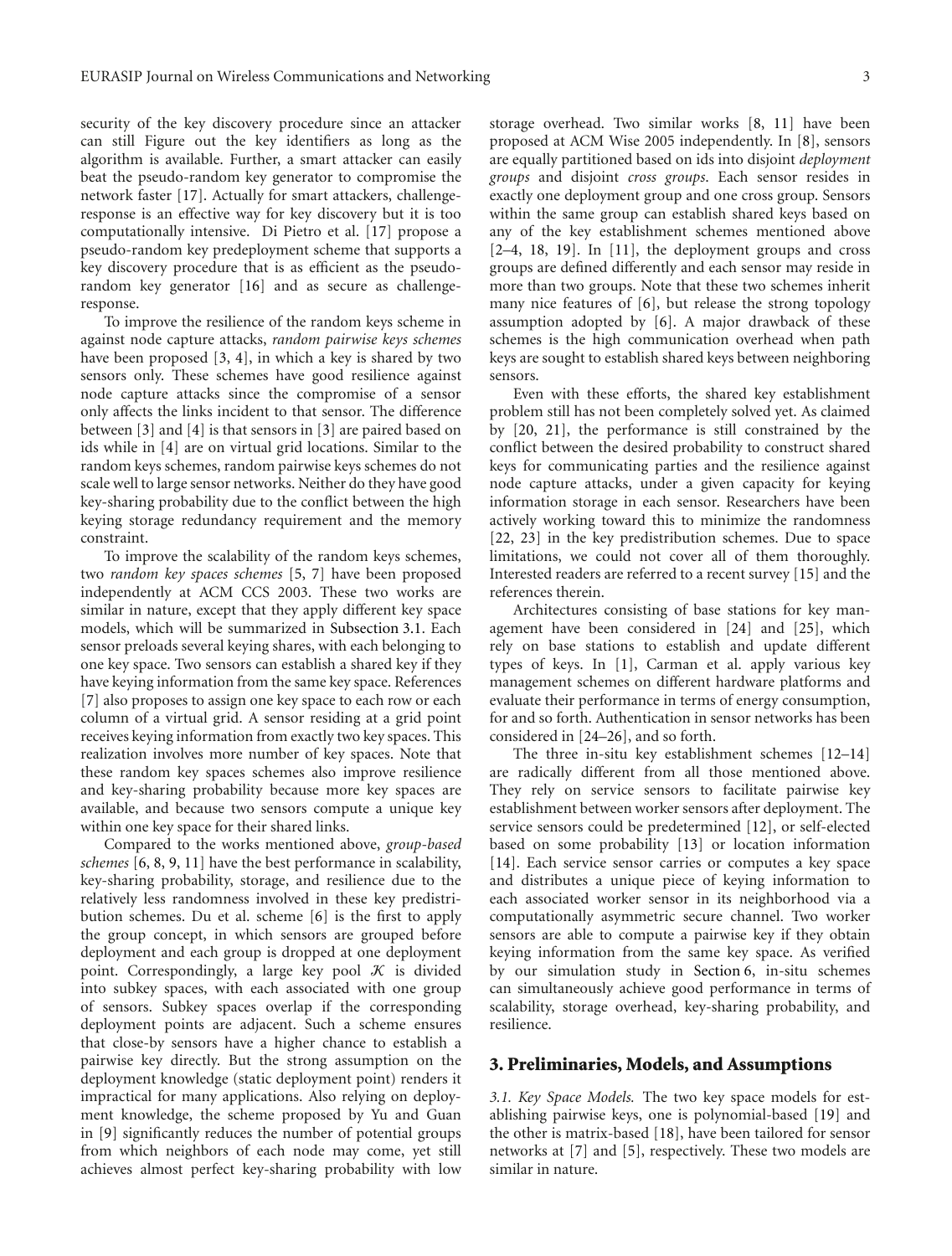The polynomial-based key space utilizes a bivariate *λ*degree polynomial  $f(x, y) = f(y, x) = \sum_{i,j=0}^{n} a_{ij}x^{j}y^{j}$  over a finite field *Fq*, where *q* is a large prime number (*q* must be large enough to accommodate a cryptographic key) . By pluging in the id of a sensor, we obtain the keying information (called a *polynomial share*) allocated to that sensor. For example, sensor *i* receives  $f(i, y)$  as its keying information. Therefore two sensors knowing each other's id can compute a shared key from their keying information as  $f(x, y) = f(y, x)$ . For the generation of a polynomial-based key space  $f(x, y)$ , we refer the readers to [19].

The matrix-based key space utilizes a  $(\lambda + 1) \times (\lambda + 1)$ public matrix (Note that *G* can contain more than  $(\lambda + 1)$ ) columns.) *G* and a  $(\lambda + 1) \times (\lambda + 1)$  private matrix *D* over a finite field  $GF(q)$ , where q is a prime that is large enough to accommodate a cryptographic key. We require *D* to be symmetric. Let  $A = (D \cdot G)^T$ . Since *D* is symmetric,  $A \cdot G$ is symmetric too. If we let  $K = A \cdot G$ , we have  $k_{ij} = k_{ji}$ , where *kij* is the element at the *i*th row and the *j*th column of *K*,  $i, j = 1, 2, \ldots, \lambda + 1$ . Therefore if a sensor knows a row of *A*, say row *i*, and a column of *G*, say column *j*, then the sensor can compute *kij*. Based on this observation, we can allocate to sensor *i* a keying share containing the *i*th row of *A* and the *i*th column of *G*, such that two sensors *i* and *j* can compute their shared key  $k_{ij}$  by exchanging the columns of *G* in their keying information. We call (*D*,*G*) a matrix-based key space, whose generation has been well-documented by [18] and further by [5].

Both key spaces are *λ*-collusion-resistent [18, 19]. In other words, as long as no more than  $\lambda$  sensors receiving keying information from the same key space release their stored keying shares to an attacker, the key space remains perfectly secure. Note that it is interesting to observe that the storage space required by a keying share from either key space at a sensor can be very close  $((\lambda+1)\cdot \log q$  for the polynomialbased key space [19] and  $(\lambda + 2)$ ·log *q* for the matrix-based key space [18]) for the same  $λ$ , as long as the public matrix *G* is carefully designed. For example, [5] proposes to employ a Vandermonde matrix over *GF*(*q*) for *G*, such that a keying share contains one row of *A* and the seed element of the corresponding column in *G*. However, the column of *G* in a keying share must be restored when needed, resulting in  $(\lambda - 1)$  modular multiplications.

Note that iPAK, SBK and LKE work with both key space models. In these schemes, service sensors need to generate or to be preloaded with a key space and then distribute to each worker sensor a keying share. Two worker sensors can establish a shared key as long as they have keying information from the same key space. Note that for a polynomial-based key space, two sensors need to exchange their ids while for a matrix-based key space, they need to exchange the columns (or the seeds of the corresponding columns) of *G* in their keying shares.

*3.2. Rabin's Public Cryptosystem.* Rabin's scheme [27] is a public cryptosystem, which is adopted by the in-situ key establishment schemes to set up a computationally asymmetric secure channel through which keying information can be delivered from a service sensor to a worker sensor.

*3.2.1. Key Generation.* Choose two large distinct primes *p* and *q* such that  $p \equiv q \equiv 3 \mod 4$ . (*p*, *q*) is the private key while  $n = p \cdot q$  is the public key.

*3.2.2. Encryption.* For the encryption, only the public key *n* is needed. Let  $P_l$  be the plain text that is represented as an integer in  $Z_n$ . Then the cipher text  $c = P_l^2$  mod *n*.

*3.2.3. Decryption.* Since  $p \equiv q \equiv 3 \mod 4$ , we have

$$
m_p = c^{p+1/4} \mod p,
$$
  
\n
$$
m_q = c^{q+1/4} \mod q.
$$
\n(1)

By applying the extended Euclidean algorithm,  $y_p$  and  $y_q$  can be computed such that  $y_p \cdot p + y_q \cdot q = 1$ .

From the Chinese remainder theorem, four square roots +*r*, −*r*, +*s*, −*s* can be obtained:

$$
r = (y_p \cdot p \cdot m_q + y_q \cdot q \cdot m_p) \mod n
$$
  
-r = n - r  

$$
s = (y_p \cdot p \cdot m_q - y_q \cdot q \cdot m_p) \mod n
$$
  
-s = n - s. (2)

Note that Rabin's encryption [27] requires only one squaring, which is several hundreds of times faster than RSA. However, its decryption time is comparable to RSA. The security of Rabin's scheme is based on the factorization of large numbers; thus, it is comparable to that of RSA too. Since Rabin's decryption produces three false results in addition to the correct plain text, a prespecified redundancy, a bit string *R*, is appended to the plain text before encryption for ambiguity resolution.

*3.3. Network Model and Security Assumptions.* We consider a large-scale sensor network with nodes dropped over the deployment region through vehicles such as aircrafts. Therefore no topology information is available before deployment. Sensors are classified as either *worker nodes* or *service nodes*. Worker sensors are in charge of sensing and reporting data, and thus are expected to operate for a long time. Service sensors take care of key space generation and keying information dissemination to assist in bootstrapping pairwise keys among worker sensors. They may die early due to depleted energy resulted from high workload in the bootstrapping procedure. In this sense, they are sacrifices. Nevertheless, we assume service sensors are able to survive the bootstrapping procedure.

In our consideration, sensors are not tamper resistant. The compromise or capture of a sensor releases all its security information to the attacker. Nevertheless, a sensor deployed in a hostile environment must be designed to survive at least a short interval longer than the key bootstrapping procedure when captured by an adversary; otherwise, the whole network can be easily taken over by the opponent [28].

We further assume that a cryptographically secure key  $k_0$  is preloaded to all sensors such that all communications in the key establishment procedure can be protected by a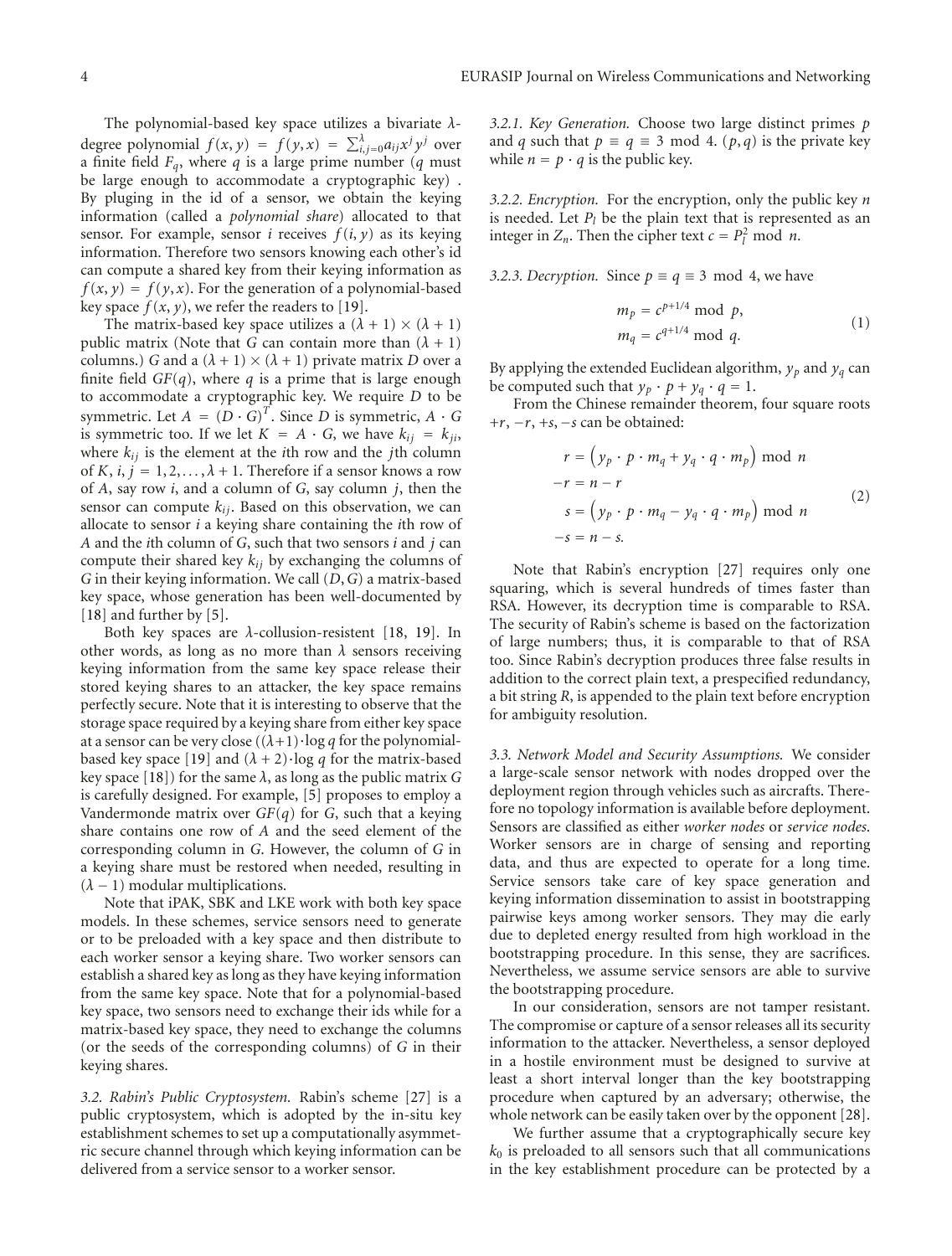popular symmetric cryptosystem such as AES or Triple-DES. Therefore  $k_0$  is adopted mainly to protect against false sensor injection attacks, and any node deployed by an adversary can be excluded from key establishment. Note that  $k_0$  is strong enough such that it is almost impossible for an adversary to recover it before the key establishment procedure is complete, and the release of *k*<sup>0</sup> after the key establishment procedure does not negatively affect the security of the in-situ key establishment schemes since all sensitive information involved in the key establishment procedure is protected via a different technique. All sensors should remove their stored keying information  $(k_0 \text{ and/or})$ the key space/pool) at the end of the key bootstrapping procedure.

#### **4. The In-Situ Key Establishment Framework**

Compared to the predistribution schemes, in-situ key establishment schemes distribute keying information for shared key computation after deployment.

All the in-situ key establishment contains three phases: *service node determination and key space construction*, *service node association and keying information acquisition*, and *shared key derivation*. iPAK, SBK, and LKE mainly differ from each other in the first phase, which will be detailed afterwards. Now we sketch the framework for in-situ key establishment in sensor networks.

*4.1. Service Node Determination and Key Space Construction.* In the first phase, service nodes are either preselected (in iPAK[12]), or self-elected with some probability (in SBK[13]) or based on sensors' physical location (in LKE[14]). A *λ*-collusion resistent key space (either polynomial-based [19] or matrix-based [18]) is allocated to [12] or generated by [13, 14] each service sensor.

Before deployment, each sensor randomly picks up two primes *p* and *q* from a pool of large primes without replacement. The prime pool is precomputed by highperformance facilities, which is out of the scope of this paper. Primes *p* and *q* will be used to form the private key such that Rabin's public cryptosystem [27] can be applied to establish a secure channel for disseminating keying information in the second phase.

*4.2. Service Node Association and Keying Information Acquisition.* Once a service sensor finishes the key space construction, it broadcasts a beacon message notifying others of its existence after a random delay. A worker node receiving the beacon will acquire keying information from the service sensor through a secure channel established based on Rabin's cryptosystem between the two nodes. As illustrated in Figure 2, the service node association and keying information acquisition is composed of the following three steps.

*4.2.1. Key Space Advertisement.* A service node *S* announces its existence through beacon broadcasting when its key space is ready. The beacon message should include: (i) a



Figure 2: Service sensor association. A worker node associates itself to a service sensor to obtain the keying information through a secure channel established based on Rabin's public cryptosystem.

unique key space id, (ii) the public key  $n$ , where  $n =$  $p \times q$  and  $(p, q)$  is the corresponding private key preloaded before deployment, and (iii) the coverage area of the service sensor, which is determined in LKE by a grid size *L*, and specified in iPAK and SBK by a forwarding bound *H*, the maximum distance in hop count over which the existence of a key space can be announced. The message will be forwarded to all sensors within *S*'s coverage area.

*4.2.2. Secure Channel Establishment.* Any worker node requesting the keying information from a service node needs to establish a secure channel to the associated service node. Recall that we leverage Rabin's public key cryptosystem [27] for this purpose. After obtaining the public key *n*, a worker sensor picks up a random key  $K_s$  and computes  $E_n(K_s||R)$  =  $(K_s|R)^2$  mod *n*, where *R* is a predefined bit pattern for ambiguity resolution in Rabin's decryption.  $E_n(K_s||R)$ , along with the location information, is transmitted to the corresponding service sensor. After Rabin's decryption, the service sensor obtains  $D_{p,q}(E_n(K_s||R)) = K_s||R$ , where  $K_s$  will be utilized to protect the keying share transmission from the service sensor to the work sensor.

Note that in this protocol, each worker sensor executes one Rabin's encryption for each service sensor from which an existence announcement is received, whereas the computationally intensive decryption of Rabin's system is performed only at service sensors. This can conserve the energy of worker sensors to extend the operation time of the network. In this aspect, service nodes work as sacrifices to extend the network lifetime.

*4.2.3. Keying Information Acquisition.* After a shared key *Ks* is established between a worker node and a service node, the service sensor allocates to the node a keying share from its key space. The keying information, encrypted with *Ks* based on any popular symmetric encryption algorithm (AES, DES, etc.), is transmitted to the requesting worker node securely. Any two worker nodes receiving keying information from the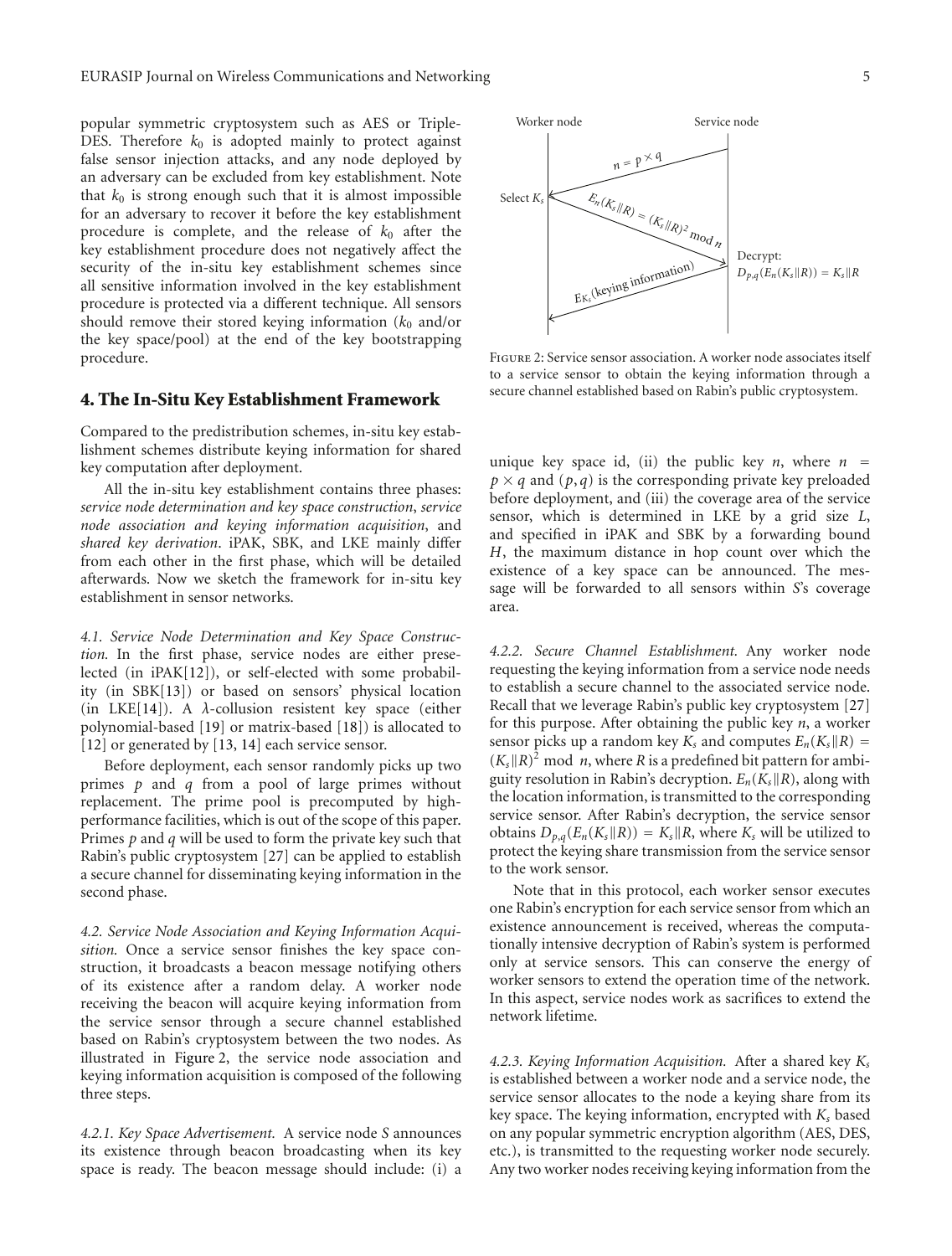same service node can derive a shared key for secure data exchange in the future.

After disseminating the keying information to all worker sensors in the coverage area, *the service sensor should erase all stored key space information for security enhancement*.

*4.3. Shared Key Derivation.* Two neighboring nodes sharing at least one key space (having obtained keying information from at least one common service sensor) can establish a shared key accordingly. The actual computation procedure is dependent on the underlying key space model. We refer the readers for the details to Subsection 3.1. Note that this procedure involves the exchange of either node ids, if polynomial-based key space model is utilized [19], or columns (seeds) of the public matrix, if matrix-based key space model is utilized [18]. To further improve security, nonces can be introduced to protect against replay attacks.

## **5. Service Sensor Election for the In-Situ Key Establishment Schemes**

All the in-situ key establishment schemes rely on service sensors for keying information dissemination after deployment. As stated before, the major difference among the three schemes lies in how service sensors are selected, which is sketched in this section.

*5.1. iPAK.* Service node election in iPAK is trivial. They are predetermined by the network owner. iPAK considers a heterogeneous sensor network consisting of two different types of sensors, namely, worker nodes and service nodes. Since the number of service sensors is expected to be much smaller than that of the worker sensors, service sensors are assumed to have much higher capability (computational power, energy, and so forth) in order to complete the key bootstrapping procedure before they run out of energy.

Each service node is preloaded with all the necessary information, including one key space and two large primes. Worker sensors and service sensors are deployed together, with the proportion predetermined by  $\rho$ , where  $\rho = \lambda$ .  $N_s/N_w$ , and  $N_s(N_w)$  is the number of service nodes (worker nodes). The serving area of a service node is predetermined by the forwarding bound  $T_0$ , the utmost hop distance from the service node that the keying information can be disseminated.

*5.2. SBK.* Compared to iPAK, SBK does not differentiate the roles of worker sensors and service sensors before deployment. Instead, sensors determine their roles after deployment by probing the local topology of the network. In SBK, service sensors are elected based on a probability *P<sub>s</sub>*, which is initialized as  $P_s = 1/λ$ . Once elected, a service sensor constructs a *λ*-collusion-resistent key space and serves worker sensors within its coverage area that is determined by the forwarding bound  $T_0$ .  $T_0$  is defined according to the expected network density, which should satisfy  $N_{T_0} \leq \lambda$ where  $N_{T_0}$  is the average number of neighbors within  $T_0$  hops in the network.



Figure 3: LKE: A virtual grid, with each grid size of *L*, is computed based on location information. Sensor *u* is selected from the competition area and will take care of key establishment for nodes residing in the coverage area.

In SBK, the service node election is conducted for several rounds. At the beginning of each round, a nonservice sensor that does not have any service node within  $T_0$  − 1 hops decides to become a service node with the probability *Ps*. If a sensor succeeds in the self-election, it sets up a key space, announces its status to  $T_0$ -hop neighbors after a random delay, and then enters the next phase for keying information dissemination. Otherwise, it listens to key space advertisements. Upon receiving any new key space announcements from a service node that is at most  $T_0$  − 1 hops away, the sensor becomes a worker node, erases its primes, and enters the next phase for service sensor association and keying information acquisition. Note that the reception of a service node announcement also suppresses sensors who have self-elected as service nodes but have not broadcasted their decisions to broadcast their status. If no service node within  $T_0$ −1 hops is detected in the current round, the sensor participates in the next round.

To speed up the key bootstrapping procedure, an enhanced scheme, iSBK, is also proposed in [13], which achieves high connectivity in less time by generating more service sensors. In iSBK, the service sensor election probability  $P_s$  is initialized as  $P_s = 1/N_{T_0-1}$ , and is doubled in each new round until it reaches 1.

*5.3. LKE.* Similar to SBK, LKE [14] is a self-configuring key establishment scheme. However, the role differentiation is based on location information instead of a probability *Ps*. Right after deployment, each sensor positions itself and computes a virtual grid with the grid size of *L*. As illustrated in Figure 3, each grid contains a *competition area*, the disk region within a radius of *δ* from the grid center. At most one service sensor will be selected from the competition area.

An eligible sensor first waits a random delay. If it receives no competition message from others, it announces its decision to be a service sensor. Otherwise, the sensor self-configures as a worker sensor. Note that all the eligible sensors are within *δ*-distance from the grid center with  $\delta = R/\sqrt{5}$ , where *R* is the nominal transmission range. The setting of *δ* ensures that all eligible sensors within a grid can communicate with each other directly.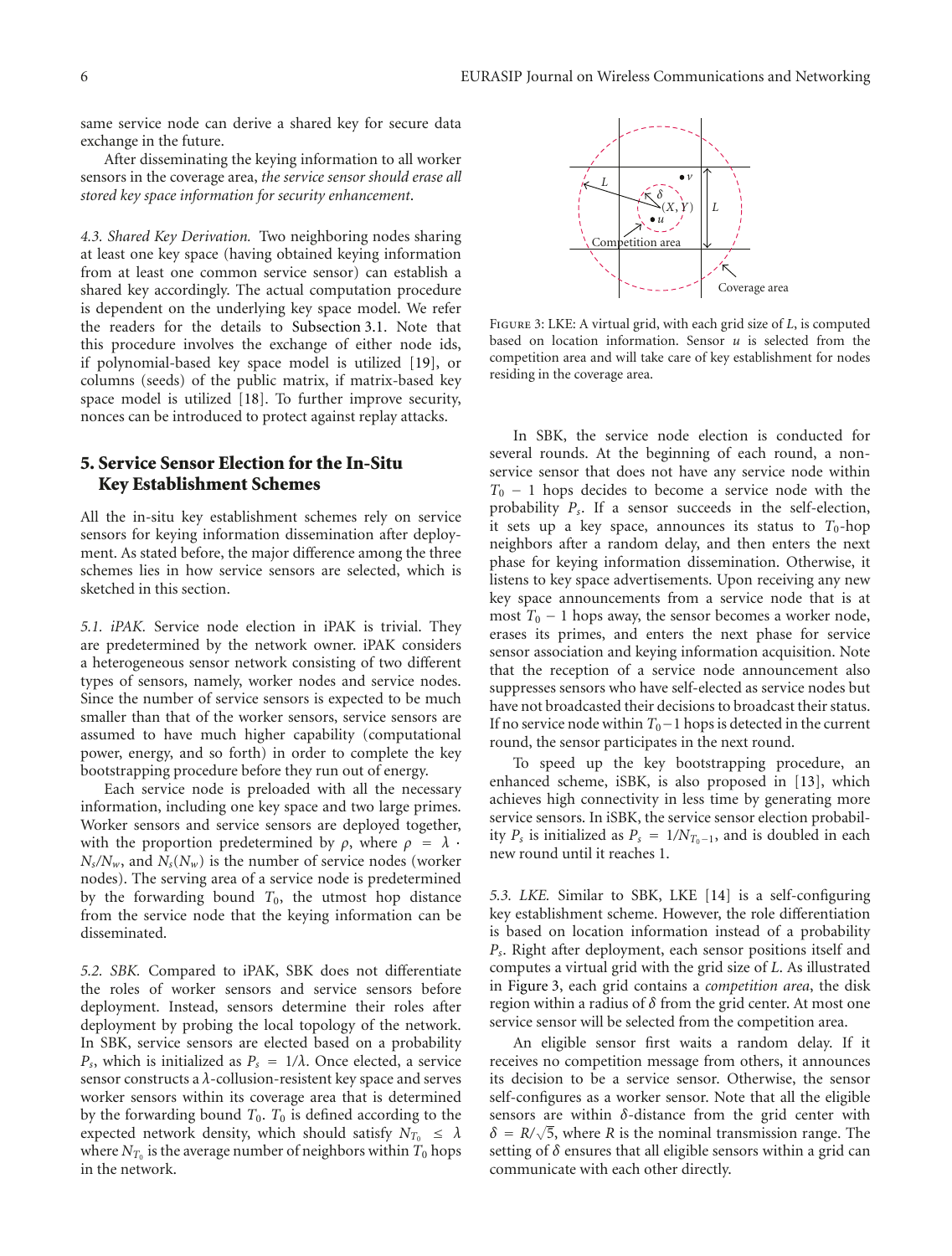Each service sensor will establish a *λ*-collusion-resistent key space and serve those worker sensors residing in the *coverage area*, the disk region centered at the grid center with a radius of *L*. The setting of *L* satisfies  $\pi L^2 = \lambda \times A/N$ , where *A* is the deployment area, and *N* is the total number of nodes to be deployed. Thus, each service node is expected to serve *λ* nodes in a uniformly distributed network. To improve performance, iLKE is proposed, which adaptively generates service nodes based on a hierarchical virtual grid structure such that each service sensor will serve at most *λ* worker sensors.

#### **6. Performance Evaluation**

In this section, we study the performance of iPAK, SBK, and LKE via simulation. Note that we focus on worker sensors only, as service sensors are sacrifices that will not participate in the long-lasting networking operations. We will evaluate the in-situ key establishment schemes in terms of the following metrics via simulation: *Scalability, Resilience, Connectivity, Storage*, and *Cost*. These performance metrics will be defined at which our corresponding simulation results are reported.

*6.1. Simulation Settings.* We consider a sensor network of 300 or 500 nodes deployed over a field of 100 by 100. The sensors are uniformly distributed in the network, with each node capable of a fixed transmission range of 10. All the results are averaged over 100 runs.

In SBK and LKE, the two system parameters that affect the performance are the node density and  $\lambda$ , the security parameter of the *λ*-collusion-resistant key spaces. In iPAK, two more system parameters to be specified are  $\rho$  and  $T_0$ , where  $\rho$  determines the fraction of service nodes to be deployed, and  $T_0$  determines the serving area of a service node. In our simulation study, we measure the performance of the three schemes under the same node density and security parameter  $\lambda$ , and conFigure the other parameters  $(T_0$  and  $\rho$ ) accordingly for a fair comparison.

In iPAK, the serving area of a service sensor is specified by the preconfigured parameter  $T_0$ . While in SBK and LKE, a service sensor determines its coverage area according to *λ* and the node density. Specifically, a service sensor serves worker sensors within  $T_0$ -hop (in SBK) or *L*-distance (in LKE), respectively, where  $N_{T_0} \leq \lambda$  and  $\pi L^2 = \lambda \times A/N$ ,  $T_0$ is the maximum number satisfying  $N_T \leq \lambda$  and  $N_T$  is the average number of neighbors within *T* hops in the network, *N* is the number of sensors in the network, and *A* is the deployment area. In the simulation, we select  $T_0$  (for SBK and iPAK) and *L* (for LKE) that satisfy

$$
N_{T_0} \le \lambda = \frac{N}{A} \times \pi L^2.
$$
 (3)

Specifically, we consider  $N = 300$  or 500 sensors in the network, estimate *NT*, the average number of neighbors within *T*-hop using the ER model [12] (see Table 1), decide the forwarding bound  $T_0$  for a given security parameter  $\lambda$ (see Table 2), and measure the performance accordingly.

| T              |    |    |     |     |     |
|----------------|----|----|-----|-----|-----|
| $N_T(N = 300)$ |    | 26 | 55  | 101 | 164 |
| $N_T(N = 500)$ | 16 | 48 | 106 | 194 | 310 |
|                |    |    |     |     |     |

TABLE 2:  $T_0$ , the forwarding bound, used in Tests 1 and 2.

|                |  | 10 | 130 | -50 |
|----------------|--|----|-----|-----|
| $T_0(N = 300)$ |  |    |     |     |
| $T_0(N = 500)$ |  |    |     |     |

Another parameter to be considered in iPAK is *ρ*, where  $\rho = \lambda \times N_s/N_w$  and  $N_s(N_w)$  is the number of service sensors (worker sensors). iPAK specifies the proportion of the two different sensors before deployment. While in SBK and LKE, service sensors are elected based on probability or location after deployment. In SBK, a service sensor is elected with the probability  $P_s = 1/\lambda$ , with the expectation that each service sensor serves only  $\lambda$  worker sensors. Thus,  $N_s/N_w$  is expected to be  $1/\lambda$  in SBK. While in LKE, the network is divided into grids, and one service sensor is elected from each grid. Hence,  $N_s/N_w \approx \left(\left[\sqrt{A}/L\right]\right)^2/N \approx A/NL^2 = \pi/\lambda$ , where *L* is the grid size which satisfies  $\pi L^2 = \lambda \times A/N$ . Therefore, we consider two settings in the simulation: one is to compare iPAK and SBK with  $\rho = 1$ , the other is to compare iPAK and LKE with *ρ* = *π*.

*6.2. Comparison on Scalability, Storage, Connectivity and Cost.* Given a series of  $\lambda$  values, we first measure the performance of iPAK, SBK and LKE in terms of *storage*, measured by *τ*, the number of keying information units (polynomial shares [19] or crypto shares [18]) obtained by a worker sensor; *connectivity*, measured by the key sharing probability  $P_0$ , the fraction of communication links that are secured by shared keys; and *cost*, measured by the percentage of service nodes generated [13, 14] or allocated [12] by the in-situ schemes.

We consider a network of 300 or 500 nodes, and employ the ER model to estimate  $N_T$ , the number of nodes within *T* hops in the network. The derived *N<sub>T</sub>* values are given in Table 1. Then for each given  $\lambda$ , we set  $T_0$  which is the maximal number satisfying  $N_T \leq \lambda$ . The  $T_0$  values used in iPAK and SBK are reported in Table 2. According to the analysis in Section 6.1, we conduct three experiments: one is to compare SBK and iPAK, with  $\rho = 1$  in iPAK; one is to compare LKE and iPAK, with  $\rho = \pi$  in iPAK; one is to compare SBK and LKE under the same  $\lambda$  and node density. The results are presented in Figures 4, 5, and 6, respectively.

As illustrated in Figures 4, and 5, SBK and LKE can reach better connectivity than iPAK. By adjusting the number of service nodes to be generated, SBK and LKE respond actively to different network conditions with a high key sharing probability. However, iPAK has no such self-adjustability due to the predetermined  $\rho$  and  $T_0$  values. Hence, iPAK requires that the system parameters should be carefully planned beforehand for specific network conditions. Nevertheless,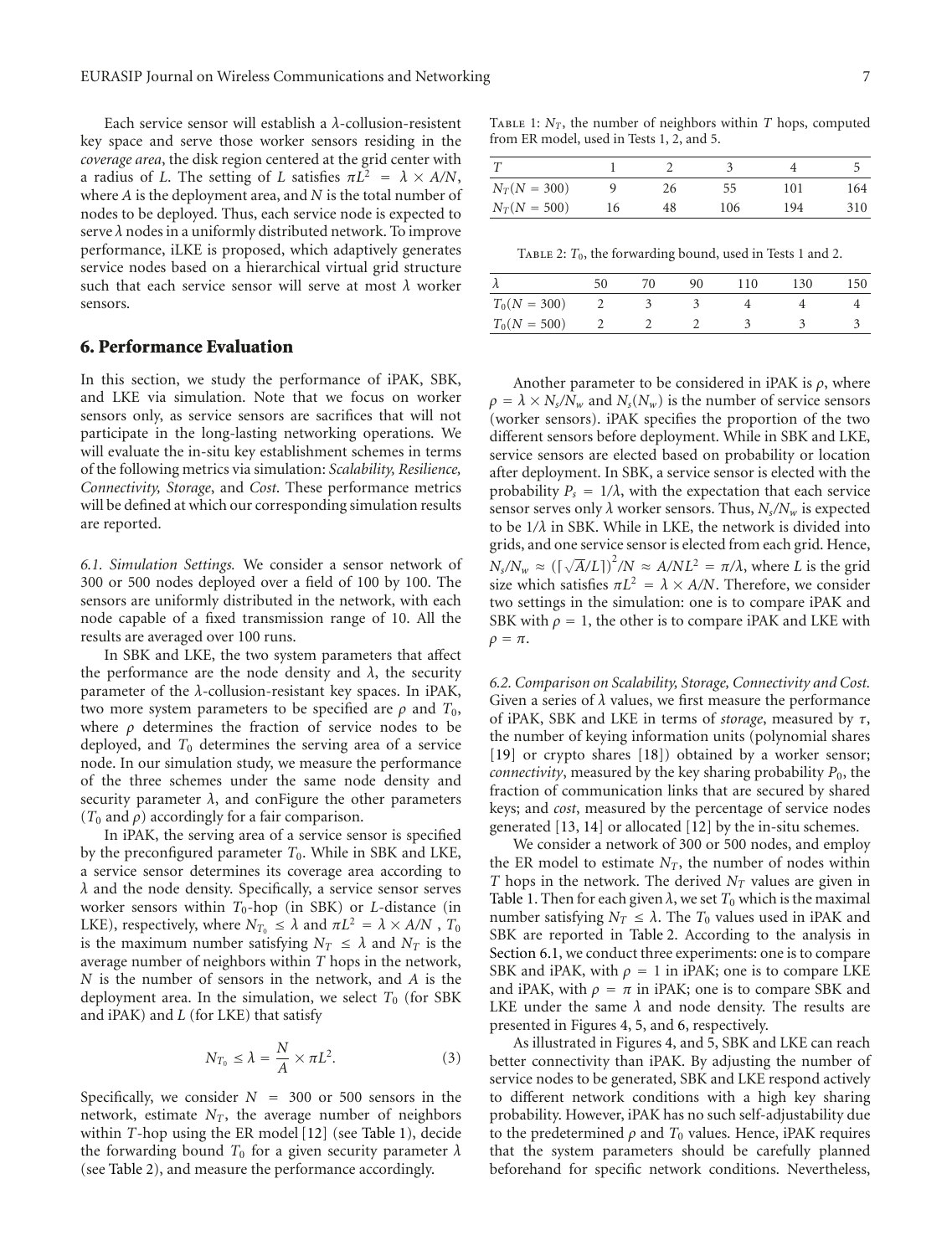

FIGURE 4: Test 1. iPAK versus SBK (iPAK:  $\rho = 1$ ,  $N_{T_0} \leq \lambda$ ): Comparison on storage, connectivity, and cost.

FIGURE 5: Test 2. iPAK versus LKE (iPAK:  $\rho = \pi$ ,  $N_{T_0} \leq \lambda$ ): Comparison on storage, connectivity, and cost.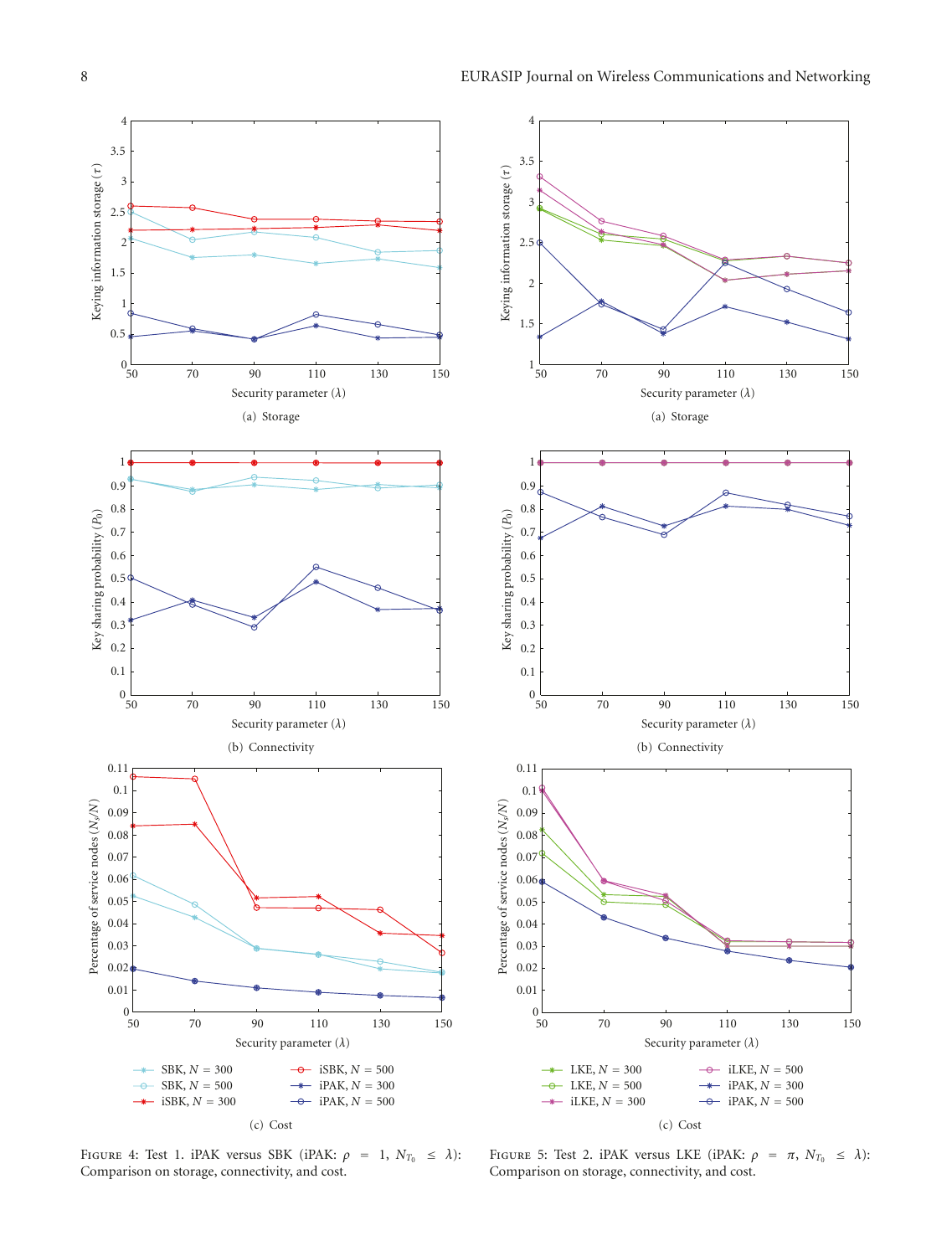

Figure 6: Test 3. SBK versus LKE: Comparison on storage, connectivity, and cost.



Figure 7: Test 4. Comparison of In-Situ schemes and Probabilisticbased Key Predistribution Schemes: Key Sharing Probability vs. Keying Information Storage.

iPAK has the least on-site operating complexity, since node role differentiation and key space construction are already finished before deployment.

Note that the performance of iPAK can be improved by choosing the appropriate system parameters. For example, we set  $\rho = 1$  in Test 1 for a fair comparison between iPAK and SBK.  $\rho = 1$  indicates  $N_s/N_w = 1/\lambda$ , which is just the lower bound for the fraction of service sensors to ensure the desired key-sharing probability under the limitation of  $N_{T_0} \leq \lambda$ . Thus, the key-sharing probability of iPAK is low in Figure 4. However, by selecting  $\rho = \pi$  in Test 2, iPAK can achieve a much better connectivity with a small increase in the storage overhead. Hence, we can safely claim that iPAK, as well as SBK and LKE, can be configured to reach a high connectivity with a small amount of keying information storage in worker sensors. By using service nodes as sacrifices, all of the three in-situ schemes can avoid the storage space wastage that is existent in all the probabilistic-based key predistribution schemes, since the keying information is only disseminated within the close neighborhood.

As illustrated in Figure 6, we also observe that SBK and LKE behave similarly, while SBK can always burden worker sensors with similar storage overhead while achieving high connectivity, which is attributed to SBK's excellent topology adaptability. In SBK, sensors differentiate their roles as either service nodes or worker nodes after deployment by probing the local connectivity of the network, and then service nodes disseminate the keying information according to the specific network connectivity. But in LKE, a deterministic procedure based on location information is conducted for role differentiation and keying information distribution. Thereafter, we can expect SBK to perform better than LKE in adapting to different network conditions.

To further study the scalability of the in-situ schemes, we select LKE to compare with several probabilistic-based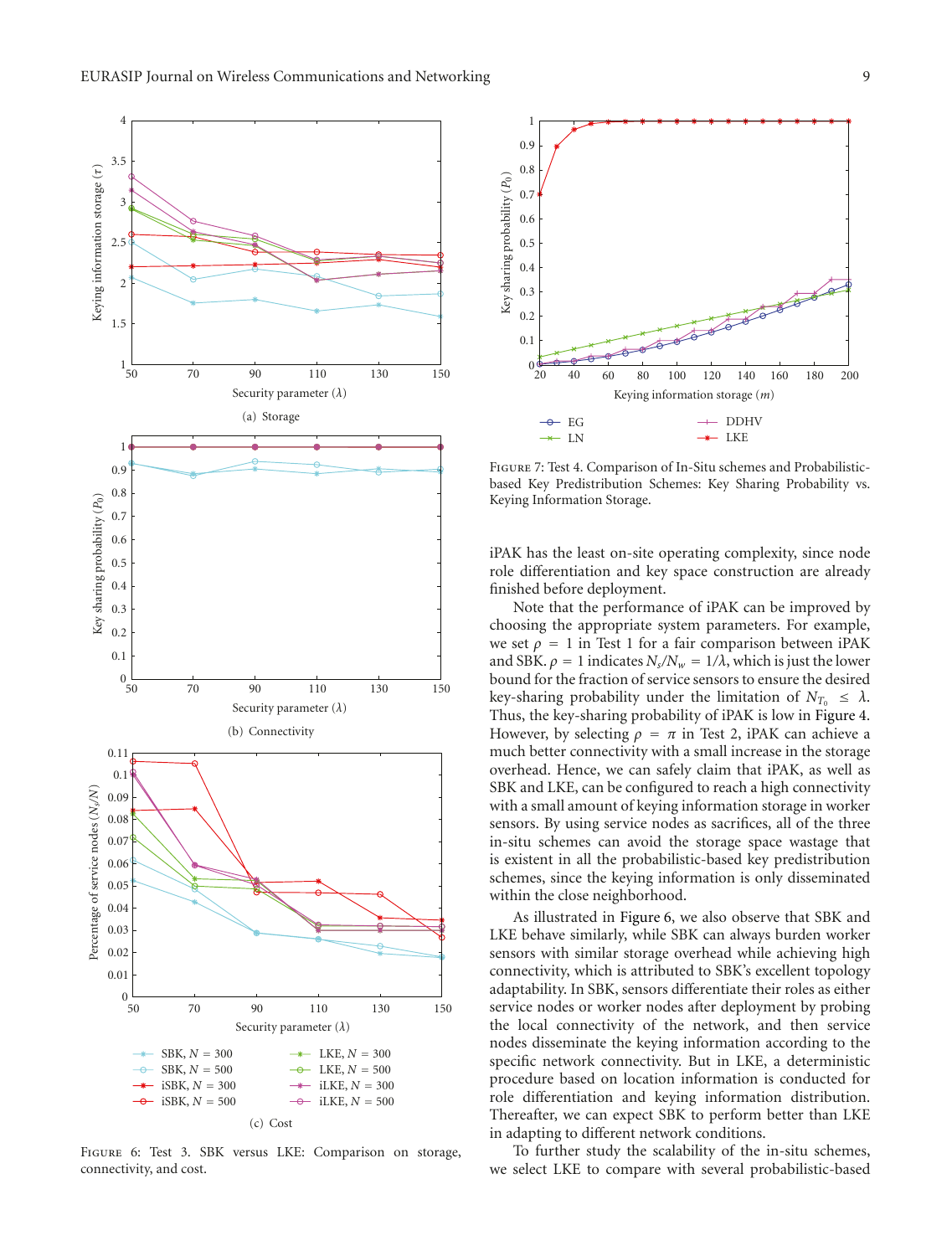

FIGURE 8: Test 5. iPAK vs. LKE (iPAK:  $\rho = \pi$ ,  $N_{T_0} \leq \lambda$ ). Comparison on Resilience Against Node Capture Attack.

TABLE 3:  $T_0$ , the forwarding bound, used in Test 5.

|                | 60 | 120 |
|----------------|----|-----|
| $T_0(N = 300)$ |    |     |
| $T_0(N = 500)$ |    |     |

key predistribution schemes. Figure 7 plots the relationship between  $P_0$  and  $m$ , the number of memory units for keying information storage in a worker node (for a *λ*-collusionresistent key space, *m* is determined by *τ*, the number of keying information units a sensor can obtain in the form of  $m = (\lambda + 1) \times \tau$  for the polynomial-based key space [19], and  $m = (\lambda + 2) \times \tau$  for the matrix-based key space [18]). We measure LKE's key sharing probability and compare it with that of the basic random key predistribution scheme (EG) [2], the random polynomial-based key space predistribution scheme (LN) [7] and the random matrix-based key space predistribution scheme (DDHV) [5]. The settings in EG and DDHV are the same as those in [6]. In EG, the key pool is of size 100, 000. In DDHV, we set the security parameter  $\lambda = 19$ and the key pool size of 241 key spaces. For LN and LKE, both are considered in a network with 600 nodes, with each node storing 3 polynomial shares (we select 3 since it is a typical value for LKE in uniform network distribution as proved in [14]). The results show that the in-situ scheme can reach a much higher connectivity than the probabilistic-based predistribution schemes given the same amount of storage budget. Since the in-situ key establishment schemes are purely localized, they can completely remove the randomness inherent to the key predistribution schemes and hence achieve a much better scalability.

In summary, all of the three in-situ schemes obtain high scalability in network size. They can reach high connectivity with small amount of storage overhead, while SBK outperforms LKE, LKE outperforms iPAK in terms of topology adaptability.

*6.3. Comparison on Resilience.* To evaluate the resilience of the in-situ schemes, we consider a smart attack where an adversary compromises all nodes within a disk of radius *Ra*, and measure the resilience with the following metric.

*6.3.1. Resilience.* Given an attack radius *Ra*, the resilience against node capture attacks is defined to be the fraction of the compromised links incident to at least one compromised sensor among all the compromised links. Note that the metric resilience is in the range (0, 1], where a value closer to 1 represents a better resilience.

We consider only iPAK and LKE in our simulation study, since in SBK there are at most *λ* worker nodes within a *λ*-collusion-resistent key space. Thus, the resilience of SBK remains to be 1 no matter how many nodes are captured and no matter what the network topology will be.

In the simulation, we set  $\rho = \pi$  in iPAK to compare with LKE.  $T_0$  (see Table 3) is the maximal number that satisfies  $N_T \leq \lambda$ , where  $N_T$  (see Table 1) is evaluated with the ER model.

As illustrated in Figure 8, both iPAK and LKE can effectively prevent the leakage of security information about uncaptured nodes, while iPAK outperforms LKE under the constraint that  $N_{T_0} \leq \lambda$ . We also observe that iLKE achieves the "perfect" security, which allows an adversary to learn nothing about the uncaptured sensors from those being directly attacked.

In terms of resilience, iPAK, SBK and LKE perform differently since they follow different regulations on  $n<sub>s</sub>$ , the number of keying information to be released in a *λ*-secure key space. SBK requires strictly that  $n_s$  be at most  $\lambda$ , while iPAK has no such provision at all. In Test 4, the regulation  $N_{T_0} \leq \lambda$  indicates that each  $\lambda$ -collusion-resistent key space is expected to cover no more than *λ* worker sensors, which brings about the strong resilience as illustrated in Figure 8. As for LKE, the improved scheme (iLKE) follows the same requirement as in SBK, while the basic scheme has no requirement on *ns* but defines for each key space a coverage region that is expected to contain *λ* nodes in a uniformly distributed network. Hence, we observe that LKE and iLKE behave similarly in a uniform network distribution, while iLKE remains "perfectly" secure and LKE shows a small fluctuation in resilience. Such a fluctuation is attributed to the topology that is not perfectly uniform in our simulation.

In summary, SBK and iLKE perform the best in maintaining the security of the system. LKE can achieve a strong resilience under uniform network distribution, while iPAK must set  $T_0$  as  $N_{T_0} \leq \lambda$  to work against node capture attack.

*6.4. Discussion on Computation Overhead.* From the in-situ key establishment framework, we know that the computation overhead of a worker sensor comes from three sources: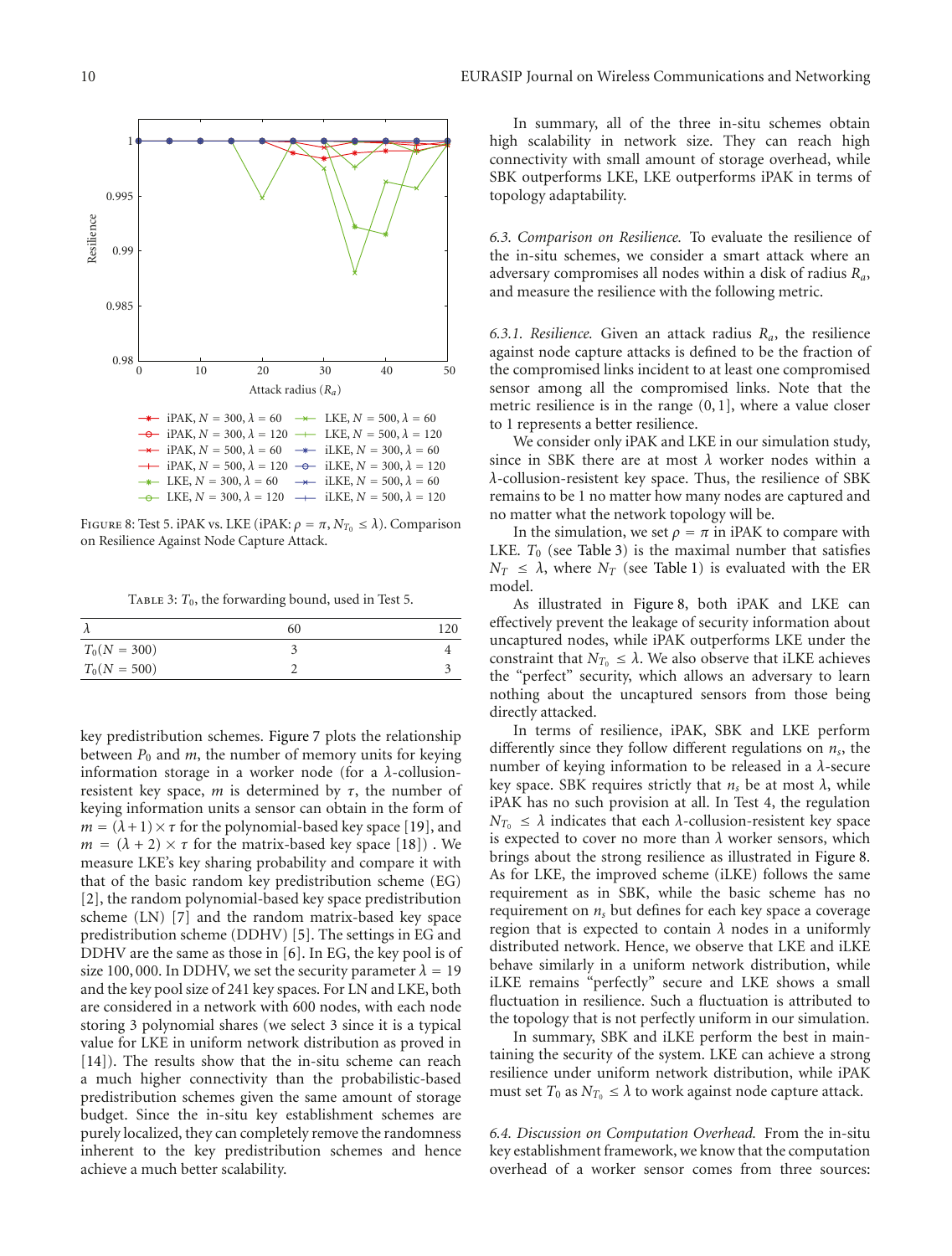encrypting a shared key *ks* between a service sensor and itself in secure channel establishment, decoding the keying information obtained from the associated service node in keying information acquisition, and calculating the pairwise keys shared with its neighbors in shared key derivation. The first involves one modular squaring, while the second requires a symmetric decryption operation. These operations are repeated for each service sensor with which the worker sensor associated with.

For each neighbor, a work sensor needs to compute a pairwise key if they share a common key space. In general, given the keying information, computing a shared key with one neighbor takes  $(\lambda + 1)$  modular multiplications for both key space models. Furthermore, if the matrix-based key spaces are used and only a seed, instead of the whole column of the public matrix G, is included as the keying information, each worker sensor needs  $(\lambda + 1)$  more modular operations in order to recover the complete matrix share for each key space.

Modular operations are expensive in terms of energy consumption and computation time, which could make our in-situ schemes unapplicable to many practical sensor network settings. Therefore, we propose to utilize the secure pseudorandom functions (PRF) defined by the 802.11i working group and the Wi-Fi Alliance. These PRFs exploit the computationally light-weight HMAC-SHA-1, with each incorporating a different text string as input [29] to generate nonoverlapping key spaces. In our case, the text string can be the ID or the location information of the service node. Therefore in iPAK, each service node is preloaded with a PRF while in LKE and SBK, the elected service nodes run their stored PRFs to generate key spaces containing random keys. Then the service sensor securely deliver a set of pairwise keys to each associated worker sensor, as long as the worker sensor conveys the list of neighbors to the service sensor in the association phase.

Note that we can treat the PRF as another key space model, based on which each service sensor generates a random key pool that will supply pairwise keys to the associated worker sensors. It is obvious that no computation is needed at the worker sensor side. However, this zero computation overhead does not come for free: each worker sensor needs to collect the list of neighbors and send this information to all the associated service sensors. Therefore worker sensors tradeoff computation overhead with communication overhead. Furthermore, the *λ*-collusion resistent advantage is also lost as the PRF key space does not hold this property.

## **7. Conclusion**

In this paper, we have studied iPAK, SBK and LKE, the three in-situ key establishment schemes proposed recently for large-scale sensor networks. We also introduce a simple improvement by exploiting a secure pseudorandom function to replace the matrix-based or the polynomial key space such that no computation is needed at the worker sensor to further conserve the resources. Our simulation results indicate that all the three in-situ key establishment schemes achieve high scalability in network size since they are purely localized. In addition, SBK and LKE outperform iPAK in terms of topology adaptability, SBK and iLKE have the best resilience against node capture attack, and iPAK has a better operating complexity. Our future research includes a more extensive performance study under different topology conditions and a comparison study with the probabilistic key predistribution schemes.

#### **Acknowledgment**

This research is supported in part by the US National Science Foundation under the CAREER Award CNS-0347674 and the Grant CCF-0627322.

### **References**

- [1] D. W. Carman, P. S. Kruss, and B. J. Matt, "Constraints and approaches for distributed sensor network security," Tech. Rep. 00-010, NAI Labs, Glenwood, Md, USA, September 2000.
- [2] L. Eschenauer and V. D. Gligor, "A key-management scheme for distributed sensor networks," in *Proceedings of the 9th ACM Conference on Computer and Communications Security (CCS '02)*, pp. 41–47, Washington, DC, USA, November 2002.
- [3] H. Chan, A. Perrig, and D. Song, "Random key predistribution schemes for sensor networks," in *Proceedings of the IEEE Computer Society Symposium on Research in Security and Privacy (S&P '03)*, pp. 197–213, Berkeley, Calif, USA, May 2003.
- [4] H. Chan and A. Perrig, "PIKE: peer intermediaries for key establishment in sensor networks," in *Proceedings of the 24th Annual Joint Conference of the IEEE Computer and Communications Societies (INFOCOM '05)*, pp. 524–535, Miami, Fla, USA, March 2005.
- [5] W. Du, J. Deng, Y. S. Han, P. K. Varshney, J. Katz, and A. Khalili, "A pairwise key predistribution scheme for wireless sensor networks," in *Proceedings of the 10th ACM Conference on Computer and Communications Security (CCS '03)*, pp. 42– 51, Washington, DC, USA, October 2003.
- [6] W. Du, J. Deng, Y. S. Han, S. Chen, and P. K. Varshney, "A key management scheme for wireless sensor networks using deployment knowledge," in *Proceedings of the 23rd Annual Joint Conference of the IEEE Computer and Communications Societies (INFOCOM '04)*, pp. 586–597, Hong Kong, March 2004.
- [7] D. Liu and P. Ning, "Establishing pairwise keys in distributed sensor networks," in *Proceedings of the 10th ACM Conference on Computer and Communications Security (CCS '03)*, pp. 52– 61, Washington, DC, USA, October 2003.
- [8] D. Liu, P. Ning, and W. Du, "Group-based key predistribution for wireless sensor networks," in *Proceedings of the ACM Workshop on Wireless Security (WiSe '05)*, Cologne, Germany, September 2005.
- [9] Z. Yu and Y. Guan, "A key pre-distribution scheme using deployment knowledge for wireless sensor networks," in *Proceedings of the 4th International Symposium on Information Processing in Sensor Networks (IPSN '05)*, pp. 261–268, Los Angeles, Calif, USA, April 2005.
- [10] Z. Yu, Y. Wei, and Y. Guan, "Key management for wireless sensor networks," in *Handbook of Wireless Mesh & Sensor Networking*, G. Aggelou, Ed., McGraw-Hill, New York, NY, USA, 2007.